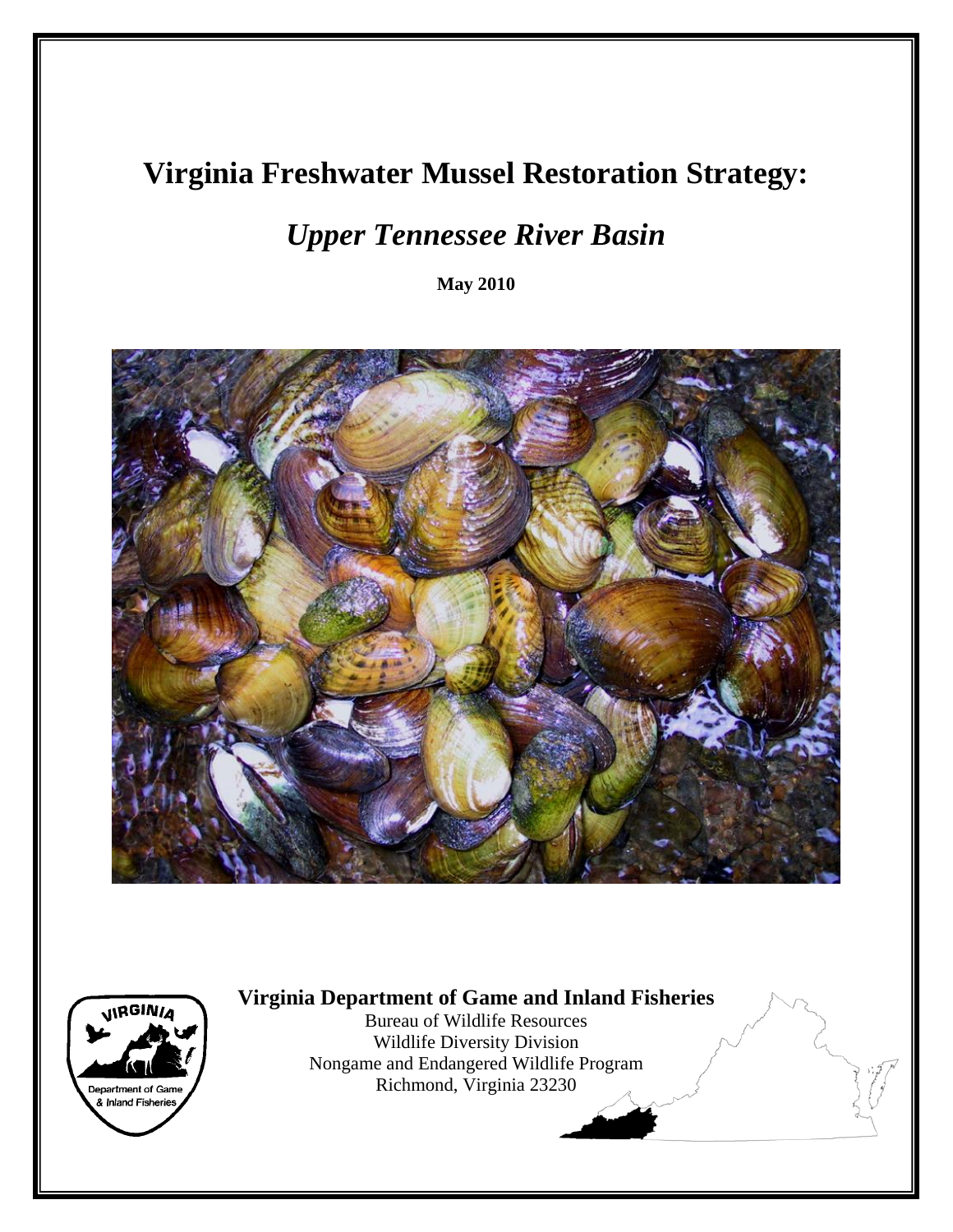# **Virginia Freshwater Mussel Restoration Strategy:**

# *Upper Tennessee River Basin*

**May 2010** 

This report may be cited as follows:

Virginia Department of Game and Inland Fisheries. 2010. Virginia Freshwater Mussel Restoration Strategy: *Upper Tennessee River Basin*. Virginia Department of Game and Inland Fisheries, Bureau of Wildlife Resources, Wildlife Diversity Division, Nongame and Endangered Wildlife Program. Richmond, VA. 17 pp.

This report was completed with funds provided by the U.S. Fish and Wildlife Service under the State Wildlife Grants Program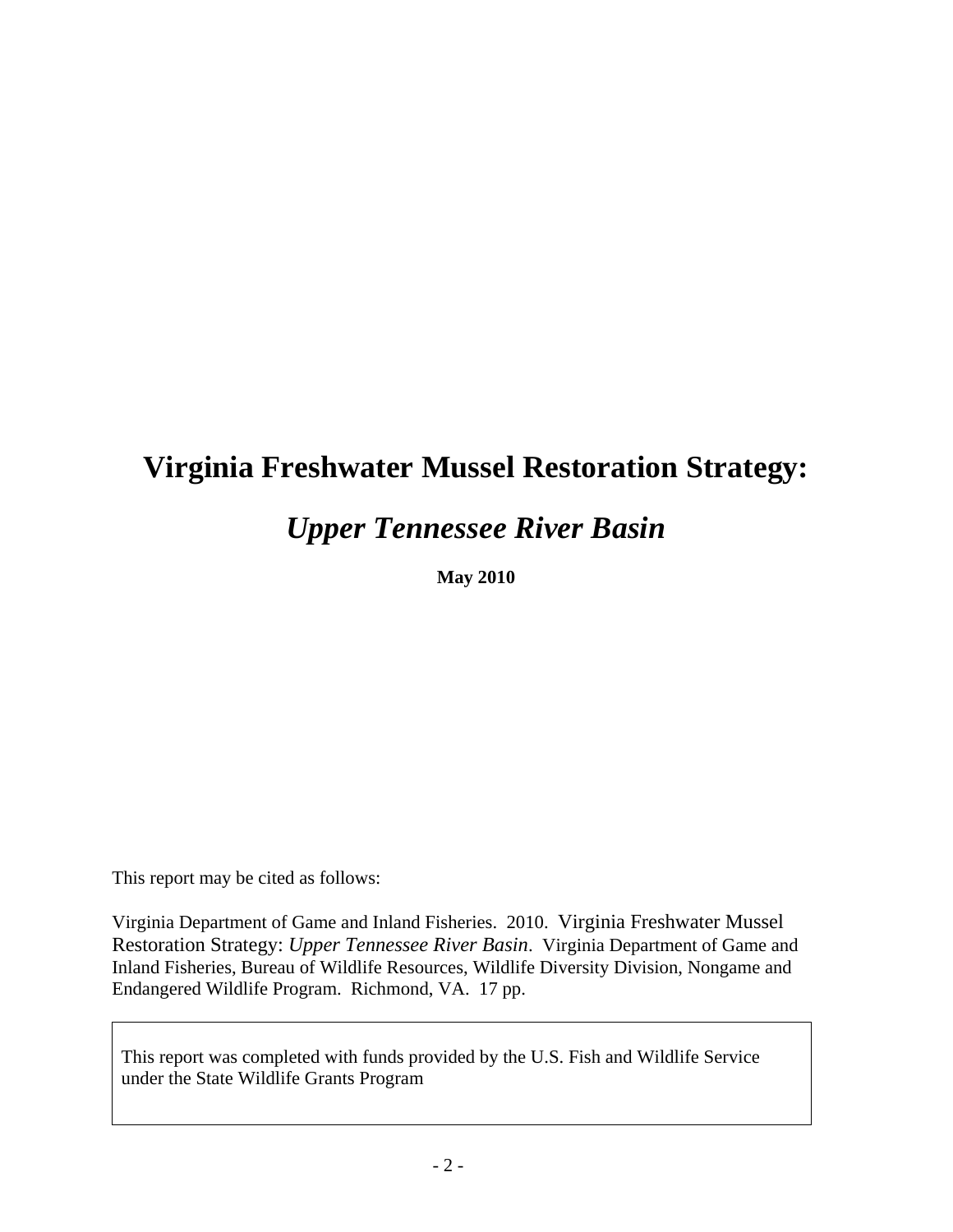#### **Virginia Freshwater Mussel Restoration Strategy:** *Upper Tennessee River Basin*

#### **Background**

Freshwater mussels are an important component of river, lake, and stream environments. They are a food source for many animals including muskrats, minks, otters, fishes, and some birds. Mussels continuously pump water through their siphons to feed on detritus, plankton, bacteria, and other suspended particles. In the process of feeding, mussels clean the water and release unused food particles to the stream bottom that are eaten by other invertebrates such as aquatic insects. Mussel shells are used as habitat by insects and aquatic plants, and the empty shells as egg-laying sites by fish.

The life cycle of a freshwater mussel is one of the most interesting and complex in the animal kingdom. Female mussels filter the males' sperm from the water column to fertilize eggs that develop into a larval stage called the glochidium. Mussels release thousands of glochidia into the water column that must attach to the gills, fins, or scales of a suitable host fish. Most glochidia will only transform on a few fish species, and many of these host-fish/mussel relationships are still unknown. Although many game species, such as black basses and sunfishes, are hosts for certain species, the majority of mussels use darters and minnows. Once the larvae transform into juvenile mussels over a period of a few days to several weeks, they must then fall into suitable habitat to be able to survive, grow, and later reproduce. Adult mussels of some species may live over 100 years in the wild.

Freshwater mussels are present throughout the world but are especially diverse in North America. Of the original 297 species known from the United States, 102 (34%) are found in the Tennessee River system of Tennessee, Alabama, Georgia, North Carolina, and Virginia. Virginia supports 81 species with over 45 species in the upper Tennessee River tributaries of the Clinch, Powell, and Holston rivers. Nationwide, the mussel fauna in the U.S. has experienced drastic declines because of water pollution, dam construction, and exotic species introductions. The U.S. currently has 70 species (24%) listed as federally endangered or threatened. In Virginia, 31 federally or state listed mussel species occur in the upper Tennessee drainage. Based on similar-sized watersheds throughout the country, the Clinch and Powell rivers are ranked first and third, respectively, for the greatest number of at-risk fish and mussel species.

Because of water pollution concerns and the loss of native aquatic species, the federal government passed the Clean Water Act in 1972. Subsequently, federal and state agencies, as well as private industry and landowners, have modified traditional methods of forestry, construction, agriculture, and other activities to manage for good water quality. Unfortunately, even with improvements in water quality, mussel populations have continued to decline. In many areas, mussel densities are so low that the eggs of females go unfertilized. For females that become fertilized and produce viable glochidia, the chances that their larvae will attach to the correct host fish are extremely low under the best conditions, and almost negligible when host densities are reduced. If the mussel survives to the juvenile stage, sufficient habitat also must be present for growth and maturation into an adult. Good water quality and habitat are essential to all stages of development, but are especially critical for the larval and juvenile stages.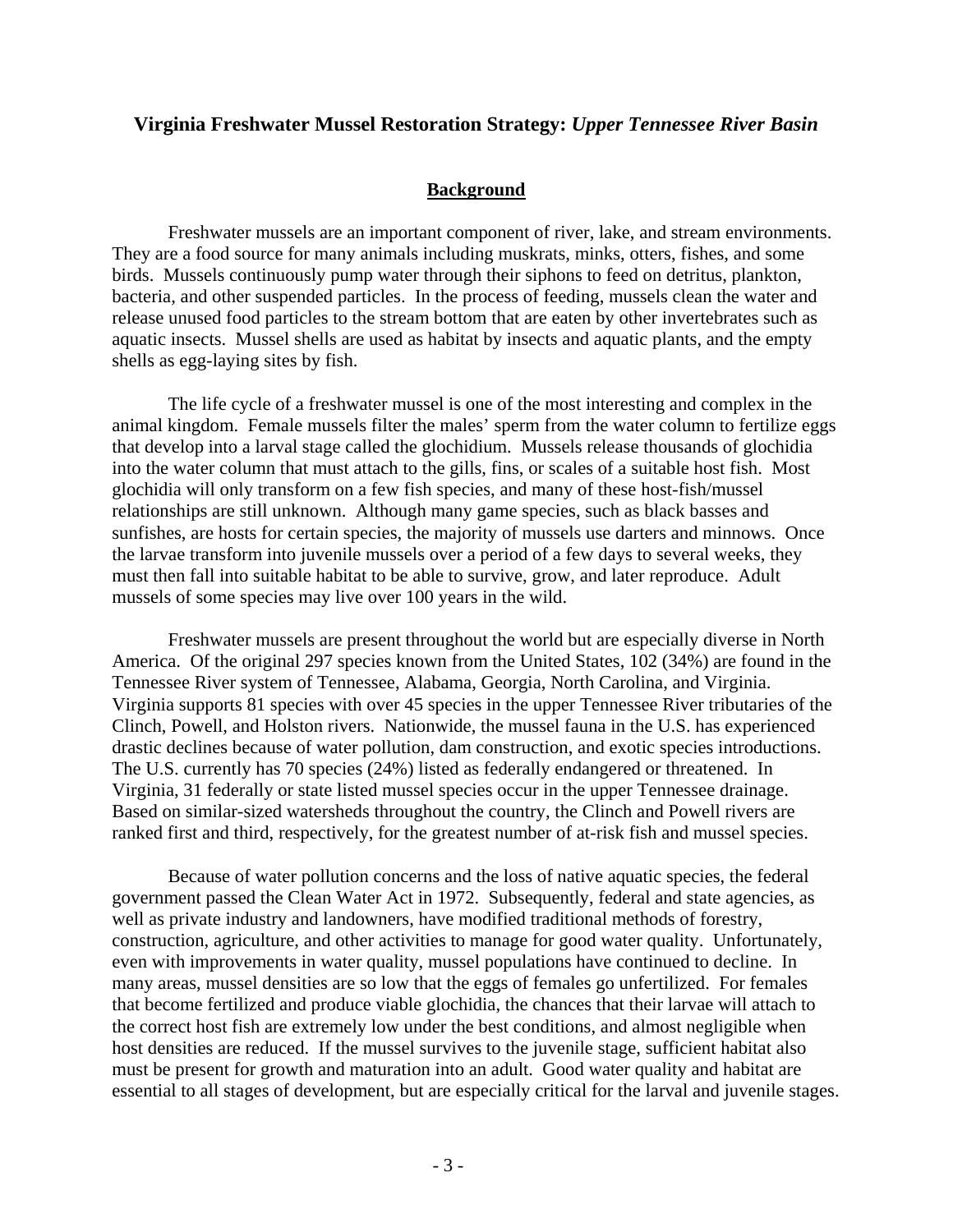Through over 20 years of coordinated research by state and federal agencies, propagation techniques have been developed to recover freshwater mussel populations. These techniques allow researchers to infest the known host fish species with glochidia and produce juvenile mussels that can be released in the wild, thereby adding significant cohorts to the population. Before releasing juvenile mussels, young of certain species can be held under semi-natural conditions and grown to larger sizes. The older mussels are less vulnerable to predation and are better able to withstand water quality and habitat perturbations, compared to younger age classes. In Virginia, two facilities presently can accomplish these tasks in the Upper Tennessee River Basin (UTRB). These are the Freshwater Mollusk Conservation Center at Virginia Polytechnic Institute and State University, and the Aquatic Wildlife Conservation Center operated by the Virginia Department of Game and Inland Fisheries.

#### **Freshwater Mussel Restoration Guidelines**

These guidelines are intended to provide a programmatic structure for captive propagation and release of freshwater mussels into the wild, with the goal of developing selfsustaining populations. In support of this objective, we note that each current endangered mussel recovery plan recommends propagation as a task for delisting. Furthermore, while not currently listed as threatened and endangered, many non-listed species also are imperiled and uncommon, and would benefit from population augmentation.

In this document, we consider the following four levels of introduction: augmentation, expansion, reintroduction, and establishment. These levels have been defined by the National Strategy for the Conservation of Native Freshwater Mussels (NSCNFM) (NNMCC 1998) and the Upper Tennessee Mollusk Recovery Group (UTMRG). The UTMRG is comprised of representatives from the Virginia Department of Game and Inland Fisheries (VDGIF), Virginia Polytechnic Institute and State University, U.S. Geological Survey, U.S. Fish and Wildlife Service, and The Nature Conservancy. The NSCNFM was developed by the Freshwater Mollusk Conservation Society, which is comprised of state and federal governmental agencies, non-governmental organizations, and private individuals, as a framework to recover freshwater mussels nationwide.

Level 1: Augmentation – release of a species in a river reach where it currently exists.

**Sublevel 1A: Replacement** – release of a species in a river reach where it recently existed, but is now in low numbers or possibly extirpated because of a specific event (e.g., chemical spill).

*Authority:* The decision to augment species will be made by Department biologists in coordination with the UTMRG. Because the species are extant or recently occurred in the reach, no additional regulations or special designations would be needed.

Level 2: Expansion – release of a species into suitable historical habitat in a river reach from which it has been extirpated, but where specimens currently survive upstream or downstream, and natural recolonization could occur. Release of species into such reaches that could be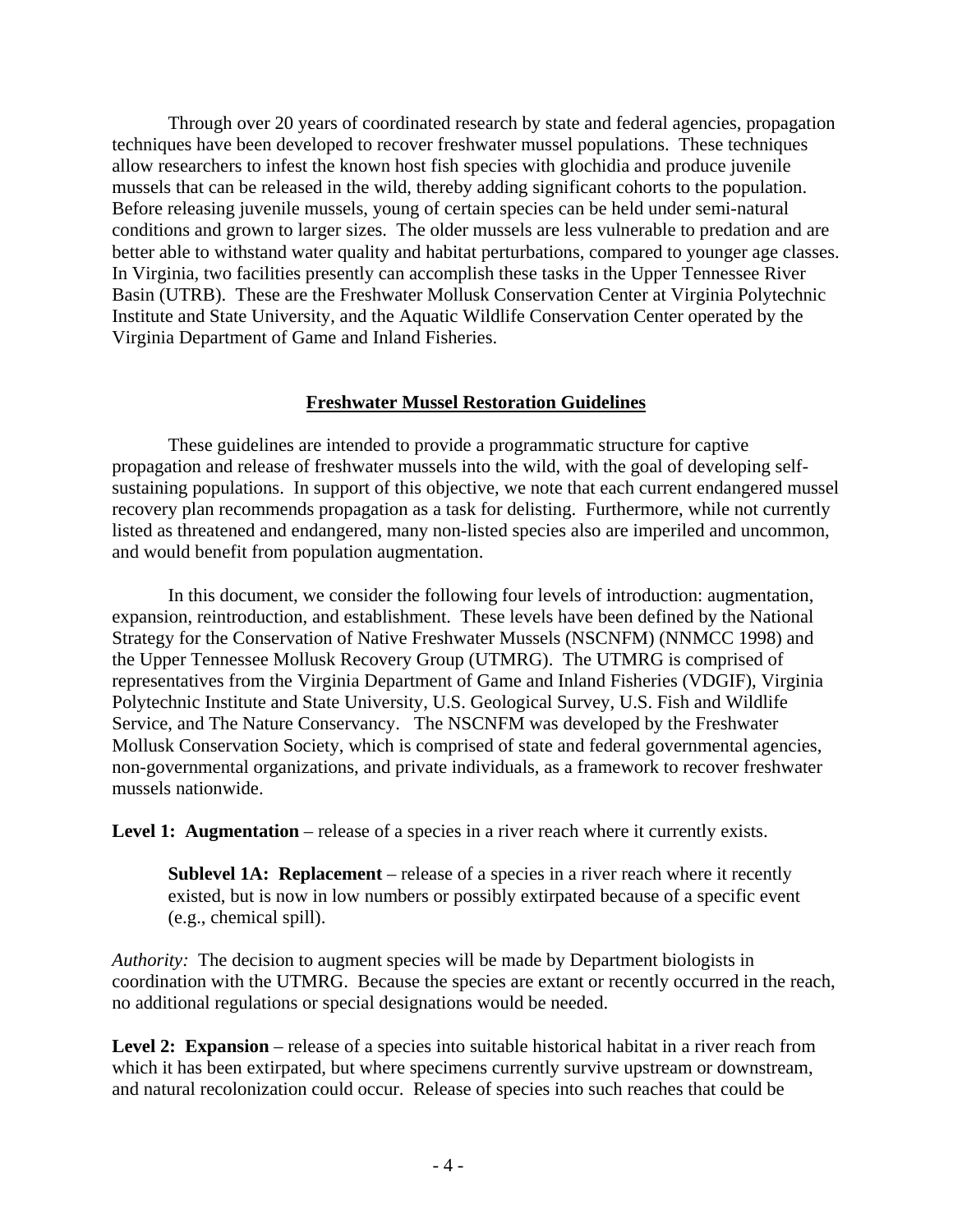naturally colonized, but for which no records exist of the species' historical occurrence, would also be considered to be population expansions.

*Authority:* Stocking of mussels will be based on the decision of Department biologists and the recommendations of the UTMRG, and may require consultation with appropriate federal, state, and local authorities.

Level 3: Reintroduction – release of a species into suitable historical habitat from which it has been extirpated, and where natural recolonization cannot reasonably be anticipated.

*Authority:* Stocking of mussels will be based on the decision of Department biologists and the recommendations of the UTMRG, in consultation with appropriate federal, state, and local authorities. Reintroduced populations may warrant special designation as "experimental" or "non-essential."

Level 4: Establishment – release of a species into suitable habitats in reaches for which no records exist of the species' historical occurrence, and where natural colonization cannot reasonably be anticipated.

*Authority:* Stocking of mussels will be based on the decision of Department biologists and the recommendations of the UTMRG, in consultation with appropriate federal, state, and local authorities. Established populations may warrant special designation as "experimental" or "nonessential."

Recovery efforts initially will focus on augmenting mussel species at six reaches on the Clinch, Powell, and North Fork Holston rivers, as presented in Figure 1. Additional reaches and species may be added as appropriate, as recommended by the UTMRG, and as approved by VDGIF. All selected reaches have shown evidence of recent mussel recruitment, indicating conditions are likely suitable for augmenting species. Augmentation can occur by: (1) translocation of adult mussels from a source population; (2) release of propagated juveniles; and (3) on-site release of infected host fishes collected from the augmentation site. Before augmentation can begin at a specific river reach, a monitoring site, determined by the UTMRG, will be selected and surveyed within each section to obtain baseline data regarding presence, density, and recruitment of all mussel species. Each site will be revisited periodically to determine augmentation results. Sites that have experienced a catastrophic mussel kill because of events such as toxic spills may be exempted from preaugmentation surveys and instead species information will be based on the best available data.

 The primary determination of which species are augmented at a specific reach will be based on verifiable species accounts since 1980 (Table 1). Other factors include the ability to successfully propagate the species under captive conditions, the number of specimens available, and the current information on a species' life history. Furthermore, additional species may be added to the list of augmented species based on new distributional records. In certain cases, individuals may need to go beyond the borders of Virginia to collect gravid mussels to conduct propagation. The VDGIF will require all institutions and organizations involved in propagation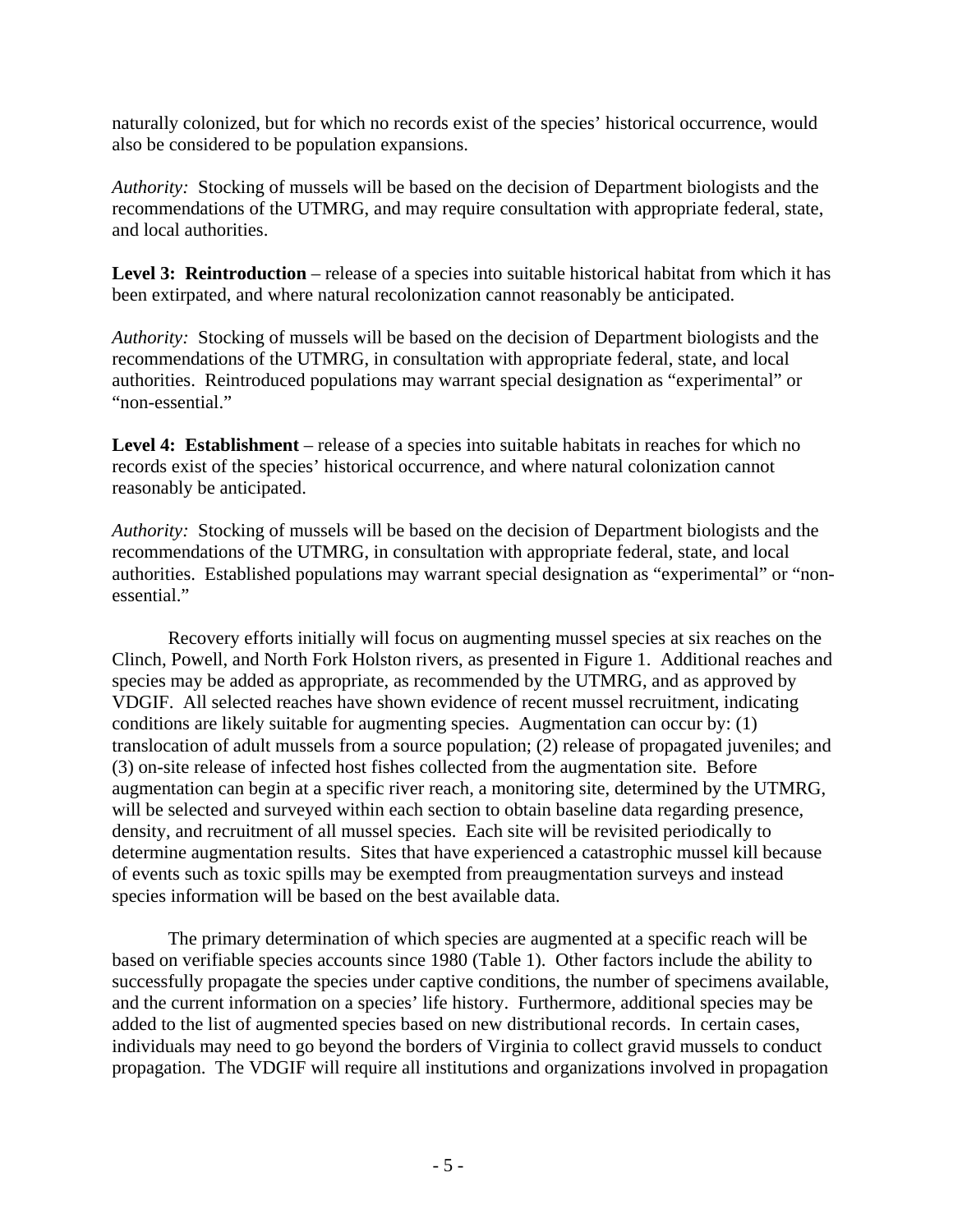to follow protocols outlined in Appendices *A* through *E* before, during, and after augmentation activities. These protocols will ensure that program integrity is maintained.

## **Literature Cited**

National Native Mussel Conservation Committee. 1998. National strategy for the conservation of native freshwater mussels. Journal of Shellfish Research 17(5): 1419-1428.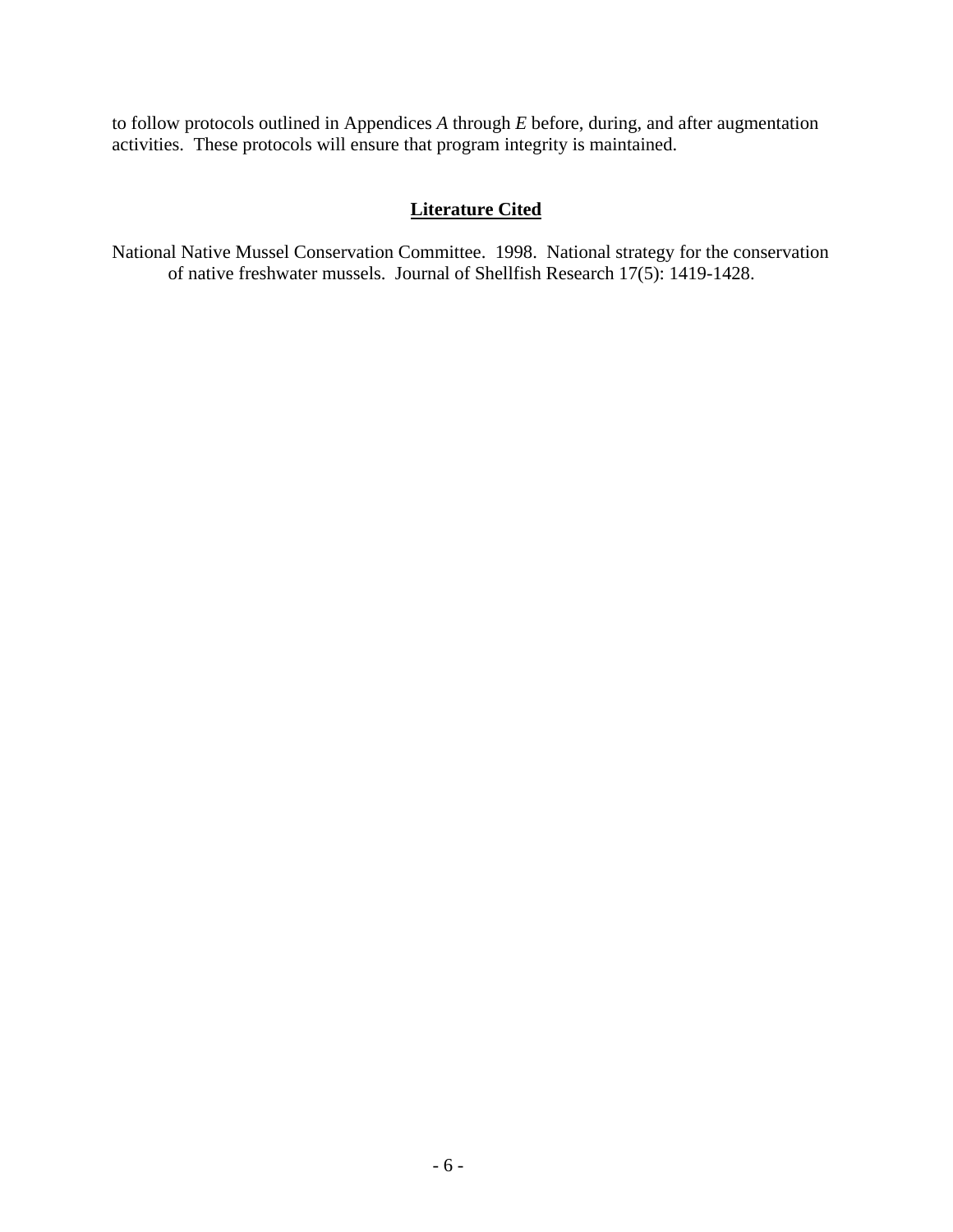

**Figure 1. Augmentation reaches within the Upper Tennessee River drainage of Virginia.**

*Reach 1:* Powell River (RM 124-115.5) from the Snodgrass Ford downstream to the Virginia-Tennessee state line, Lee County (approximately 8 river miles). The Powell River from the confluence with the North Fork Powell River to the state line was impacted by a coal slurry spill in 1996.

*Reach 2:* Clinch River (RM 213.2-206.9) from Clinchport downstream to the mouth of Dry Valley Branch, Scott County (approximately 6 river miles).

*Reach 3:* Clinch River (RM 235.1, 234, 226.3) – Simones, Grays, and Pendleton islands, Scott County. All three islands are located between Reaches 2 and 4.

*Reach 4:* Clinch River (RM 279-267) from Nash Ford to Carbo, Russell County (approximately 12 river miles).

**Reach 5:** Clinch River (RM 329.8-317.7) from Pounding Mill to Richlands, Tazewell County (approximately 12 river miles), including the lower 2 miles of Indian Creek at Cedar Bluff, Virginia. The Clinch River from Cedar Bluff to Richlands (approximately 5 miles) was, until a toxic spill occurred in 1998, one of the best examples of a healthy, reproducing mussel assemblage in the Clinch River in Virginia.

**Reach 6:** North Fork Holston River (RM 97.8-86.2) from Riverside to McCready, Smyth County (approximately 12 river miles).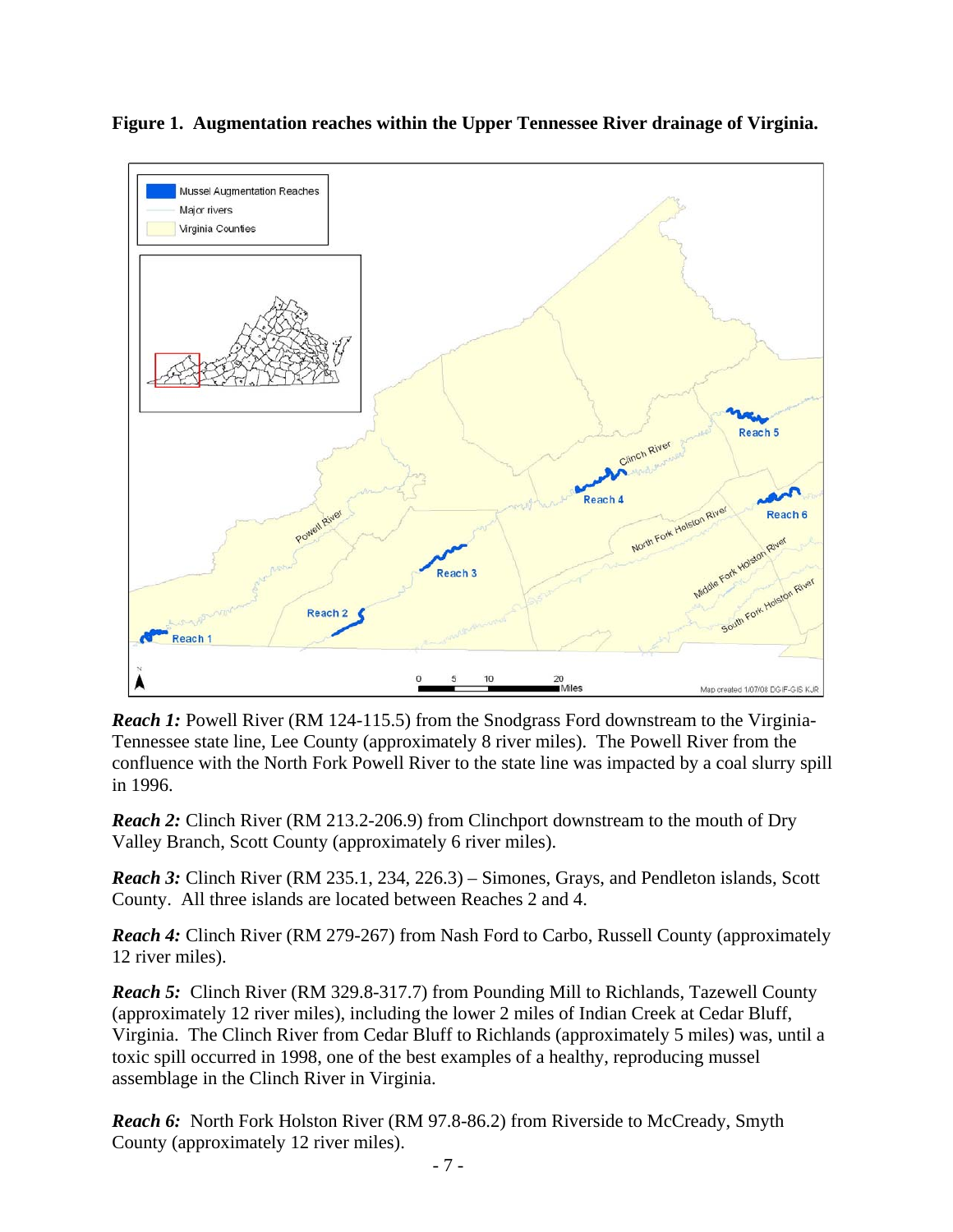## **Table 1. Selected freshwater mussel species and river reaches for augmentation in the Upper Tennessee River Basin of Virginia.**

| <b>Common name</b>                        | <b>Scientific name</b>          | <b>Augmentation reach</b> |
|-------------------------------------------|---------------------------------|---------------------------|
| <b>Federally Threatened or Endangered</b> |                                 |                           |
| Appalachian monkeyface                    | Quadrula sparsa                 | 1,2,3,4                   |
| Birdwing pearlymussel                     | Lemiox rimosus                  | 1,2,3,4                   |
| Cracking pearlymussel                     | Hemistena lata                  | 1,2,3,4                   |
| Cumberlandian combshell                   | Epioblasma brevidens            | 1,2,3,4                   |
| Cumberland monkeyface                     | Quadrula intermedia             | 1,2,3,4                   |
| Dromedary pearlymussel                    | Dromus dromas                   | 1,2,3,4                   |
| Fanshell                                  | Cyprogenia stegaria             | 1,2,3                     |
| Finerayed pigtoe                          | Fusconaia cuneolus              | 1,2,3,4                   |
| Littlewing pearlymussel                   | Pegias fibula                   | 5, 6                      |
| Oyster mussel                             | Epioblasma capsaeformis         | 1,2,3,4                   |
| Pink mucket                               | Lampsilis abrupta               | 2,3                       |
| Purple bean                               | Villosa perpurpurea             | 3,4,5                     |
| Rough rabbitsfoot                         | Quadrula cylindrica strigillata | 1,2,3,4,5,6               |
| Shiny pigtoe                              | Fusconaia cor                   | 1,2,3,4,6                 |
| Tan riffleshell                           | Epioblasma florentina walkeri   | 5                         |
| <b>State Threatened or Endangered</b>     |                                 |                           |
| <b>Black sandshell</b>                    | Ligumia recta                   | 1,2,3,4                   |
| Deertoe                                   | Truncilla truncate              | 1,2,3                     |
| Elephantear                               | Elliptio crassidens             | 1,2,3                     |
| Pimpleback                                | Quadrula pustulosa pustulosa    | 2,3                       |
| Sheepnose                                 | Plethobasus cyphyus             | 1,2,3                     |
| Slabside pearlymussel                     | Lexingtonia dolabelloides       | 1,2,3,4,6                 |
| Snuffbox                                  | Epioblasma triquetra            | 1,2,3                     |
| Spiny riversnail*                         | <i>Io fluvialis</i>             | 1,2,3,4                   |
| Tennessee heelsplitter                    | Lasmigona holstonia             | 5                         |
| <u>Non-listed</u>                         |                                 |                           |
| Cumberland moccasinshell                  | Medionidus conradicus           | 1,2,3,4,5,6               |
| Elktoe                                    | Alasmidonta marginata           | 3,4                       |
| Fluted kidneyshell                        | Ptychobranchus subtentum        | 1,2,3,4,5,6               |
| Flutedshell                               | Lasmigona costata               | 1,2,3,4,5                 |
| Kidneyshell                               | Ptychobranchus fasciolaris      | 1,2,3,4,5,6               |
| Long solid                                | Fusconaia subrotunda            | 1,2,3,4                   |
| Mucket                                    | Actinonaias ligamentina         | 1,2,3,4                   |
| Mountain creekshell                       | Villosa vanuxemensis            | 1,2,3,4,5,6               |
| Pheasantshell                             | Actinonaias pectorosa           | 1,2,3,4,5,6               |
| Pink heelsplitter                         | Potamilus alatus                | 1,2,3,4                   |
| Pocketbook                                | Lampsilis ovata                 | 1,2,3,4,5,6               |
| Purple wartyback                          | Cyclonaias tuberculata          | 1,2.3,4                   |
| Rainbow mussel                            | Villosa iris                    | 1,2,3,4,5,6               |
| Spike                                     | Elliptio dilatata               | 1,2,3,4,5,6               |
| Tennessee clubshell                       | Pleurobema oviforme             | 2,3,4,5,6                 |
| Tennessee pigtoe                          | Fusconaia barnesiana            | 1,2,3,4,5,6               |
| Threeridge                                | Amblema plicata                 | 1,2,3,4                   |
| Wavy-rayed lampmussel                     | Lampsilis fasciola              | 1,2,3,4,5,6               |

\*The spiny riversnail (*Io fluvalis*), is included in this table for information purposes only.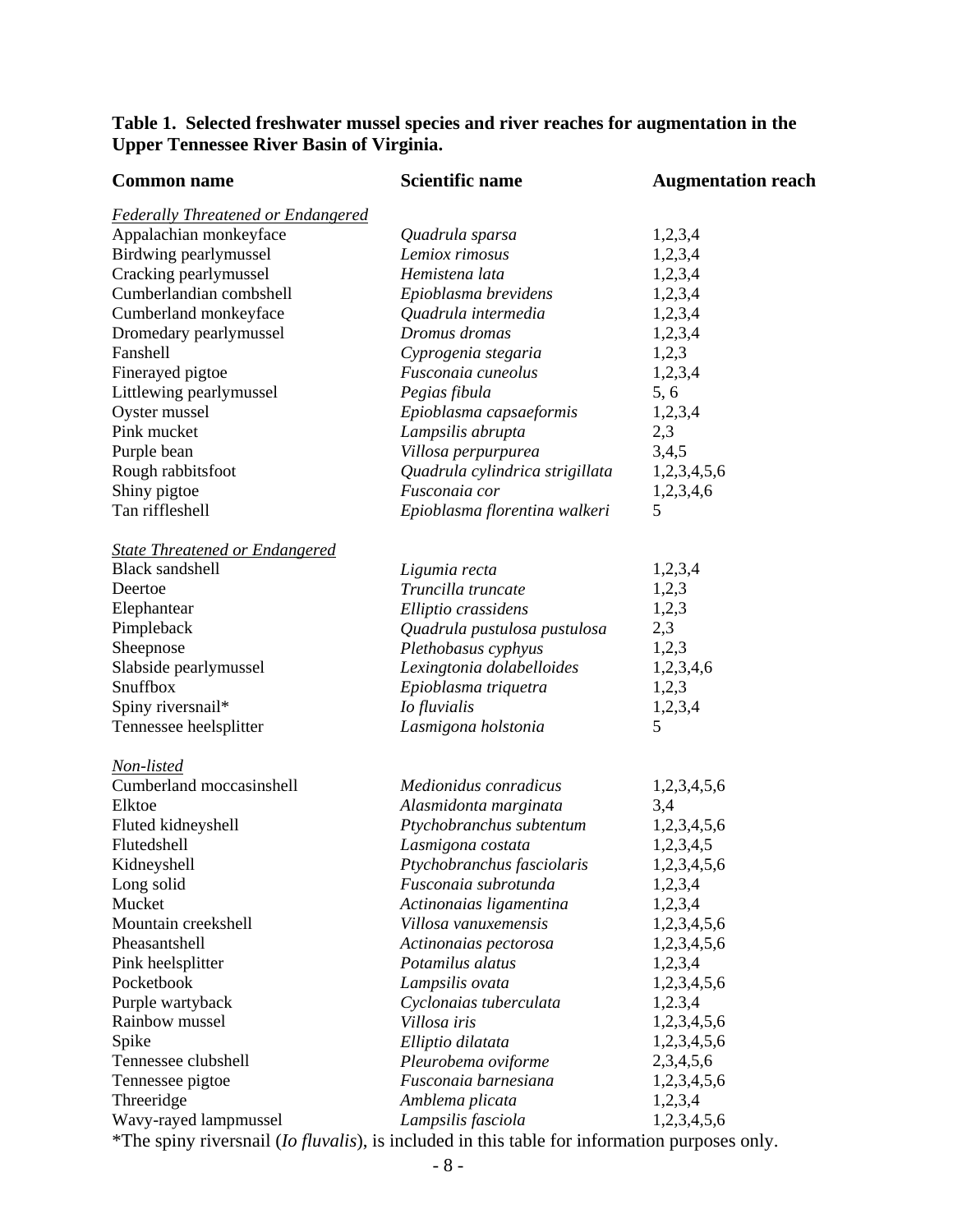#### **Appendix A. Protocol for freshwater mussel restoration in the Upper Tennessee River Basin of Virginia.**

- 1) All organizations and institutions conducting mussel restoration must develop an operational plan indicating their ability and expertise to hold, propagate, and augment freshwater mussels in the upper Tennessee River drainage of Virginia. A list of all species held and propagated to date must be included. Updated plans must be submitted prior to propagation activities and no later than January 31 of each year.
- 2) Prior to propagation activities, each organization and institution shall submit a proposal indicating mussel species that will be augmented and released during each calendar year. The proposal should include, but not be limited to, adult mussel source, release sites (i.e., river name, river mile), release schedule, and age classes of propagated species. The Department must approve the proposal prior to collection of adult mussels. Prior approval is required before releasing adult or juvenile mussels collected in Virginia or produced using Virginia stock into waters of another state.
- 3) The source for adult mussels used to propagate or translocate should come from within the targeted augmentation reach. If a species occurs in insufficient numbers or is absent from the augmentation reach, and subject to prior approval by VDGIF, the adult mussels should come from (in declining order of preference):
	- a. another metapopulation in the same stream/tributary system in the same physiographic province;
	- b. another population in an adjacent stream/tributary system in the same physiographic province;
	- c. another population in an adjacent stream/tributary system in an adjacent physiographic province;
	- d. the only known population.
- 4) Prior VDGIF approval is required for interdrainage transfer of propagated and adult mussels. The Department reserves authority to require genetic analysis of mussel populations to determine suitability for interdrainage transfer.
- 5) To avoid the repeated propagation of the same mussels, all female mussels used for propagation purposes must be marked with Hallprint™ tags before being returned to the source site. A list containing mussel species, source site, and corresponding tag numbers shall be submitted to VDGIF before the end of each calendar year.
- 6) Any adult or juvenile mussels demonstrating signs of disease or stress shall not be returned to the river. The Department reserves authority to require additional testing to ensure all mussels are disease free prior to release.
- 7) Releases of post-infested fish host used in mussel propagation must follow protocols outlined in Appendix *B*. All fish used in laboratory infestations not suitable for release must be euthanized. This does not include fish that will be infested and immediately released at the collection site.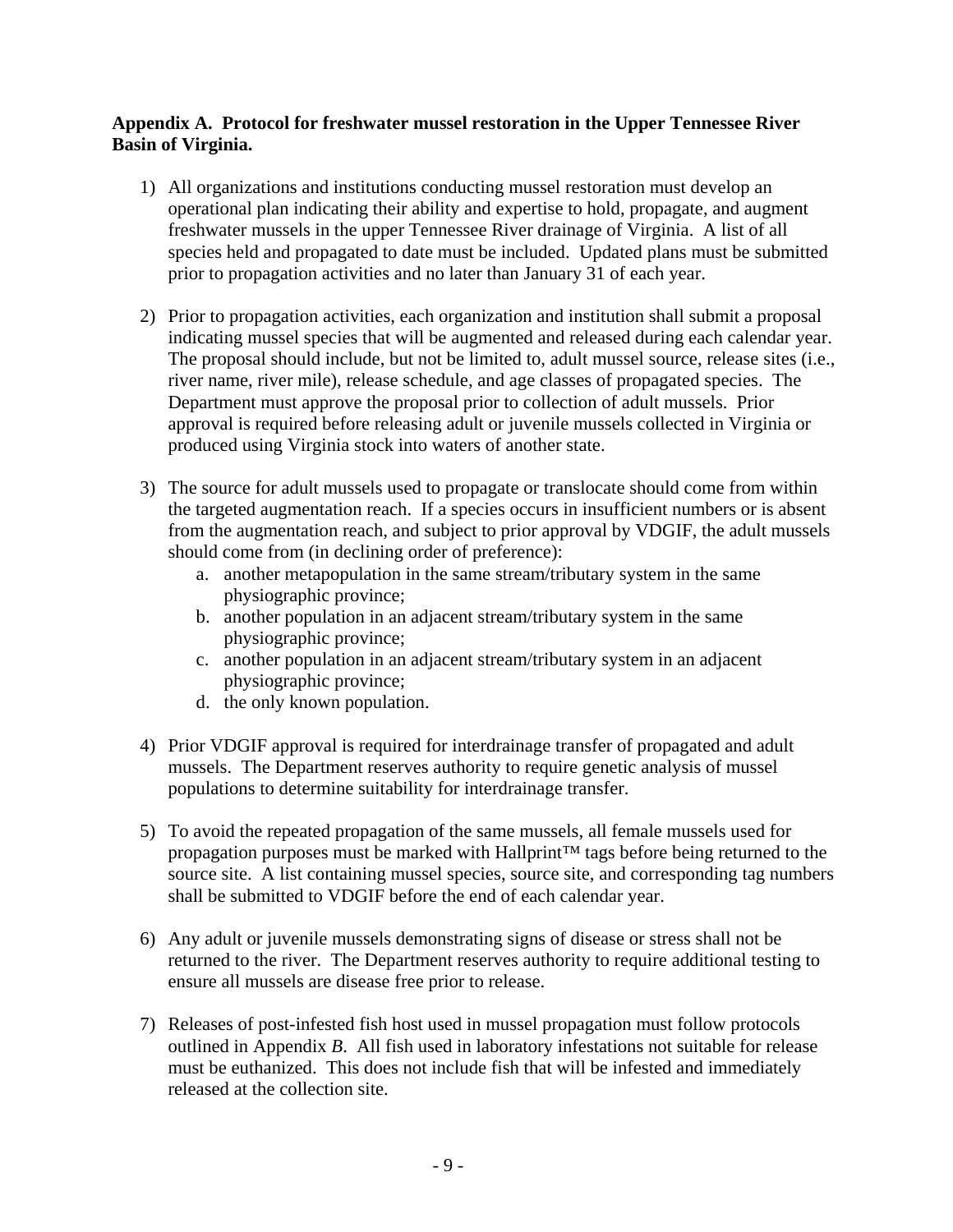- 8) Only mussels intended for propagation purposes that will be later returned can be collected from selected monitoring areas. Mussels that will be permanently removed (e.g., for toxicity studies) must come from areas other than the monitoring sites.
- 9) VDGIF shall be notified at least 2 weeks prior to release of all translocated or propagated mussels and a propagated mussel form (Appendix *C*) shall be submitted to VDGIF within 2 weeks after a release of juvenile mussels or infected host fish. Notifications and forms (electronically or in hard copy) must be forwarded to:

Brian Watson VA Department of Game & Inland Fisheries 1132 Thomas Jefferson Road Forest, VA 24551 [Brian.Watson@dgif.virginia.gov](mailto:Brian.Watson@dgif.virginia.gov)

- 10) All mussels must be collected from waters free of zebra mussels (*Dreissena polymorpha*) and quagga mussels (*Dreissena bugensis*). If mussels cannot be obtained from waters free of these invasive species, quarantine procedures must be followed (Appendix *D* and *E*).
- 11) Individuals are required to comply with all federal and state scientific collection permit requirements. For information regarding VDGIF scientific collection permit requirements, please go to<http://www.dgif.virginia.gov/permits/permit-applications.asp>.
- 12) Individuals are required to acquire landowner permission before crossing property to access augmentation sites.

Deviation from the above protocols requires the written approval by VDGIF. Failure to follow the protocols as outlined may result in suspension of all propagation activities until the issue(s) is resolved.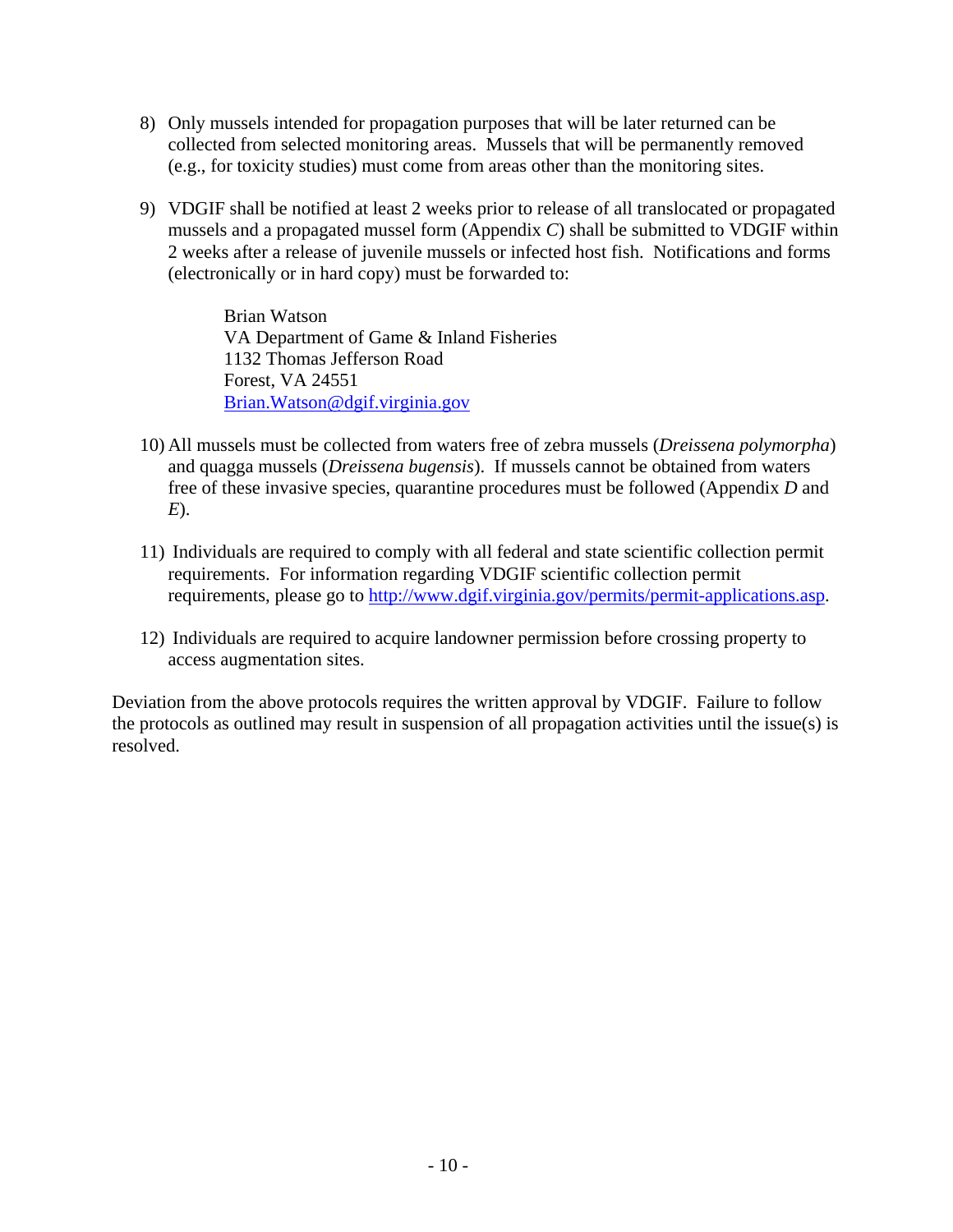#### **Appendix B. Protocol for release of post-infested fish hosts used for mussel propagation.**

Infestation of host fish is an essential component of mussel propagation. To produce sufficient numbers of juvenile mussels, a researcher may use dozens to hundreds of fish at a single time. After the fish are used for mussel propagation, their final deposition is often questioned because of concerns related to genetics, disease, and release of attached glochidia. Certain locations are sampled because of the high quality and quantity of fish species present. Many of these sites are sampled repeatedly, which has the potential of causing localized declines. To address these issues, the UTMRG has set forth the following protocols that must be followed in order to return post-infested fish to the wild.

#### **Fish Collection**

All fish host collection and release requires a scientific collection permit issued by the VDGIF. Permission from the property owner must be acquired for all access onto private lands. When collecting host fish, samplers should avoid areas where anglers are present.

Any deviations from this protocol must be approved in advance by the VDGIF Region III Wildlife Diversity Biologist:

> Mike Pinder VA Dept. of Game & Inland Fisheries 2206 South Main St., Suite C Blacksburg, Virginia 24060 Mike.Pinder@dgif.virginia.gov

#### **Fish Holding**

.

Fish from separate sites must be held in separate containers before, during, and after infestation.

Other than treatable surface disease such as ich, fish demonstrating diseases, parasites, or abnormal behavior must be destroyed, including all fish held with the suspect fish whether or not they show outward signs of problems.

After completion of the glochidial infestation period, the fish must be held in a separate container for at least 7 days to ensure no additional drop off of juvenile mussels. If the fish continue to be completely free of any signs of disease or parasites, they can be released at the following locations based on their collection sites:

#### **South Fork Holston River**

Lower section (Thomas Bridge RM 102.5 – Buller Hatchery RM 105.5) – Collected fish must be released at the Thomas Bridge at the intersection of SR 650 and SR 657.

Upper section (Quebec RM 106.5 – Robert's Mill RM 112.1) – Collected fish must be released at the Appalachian Trail crossing along SR 650 RM 107.3.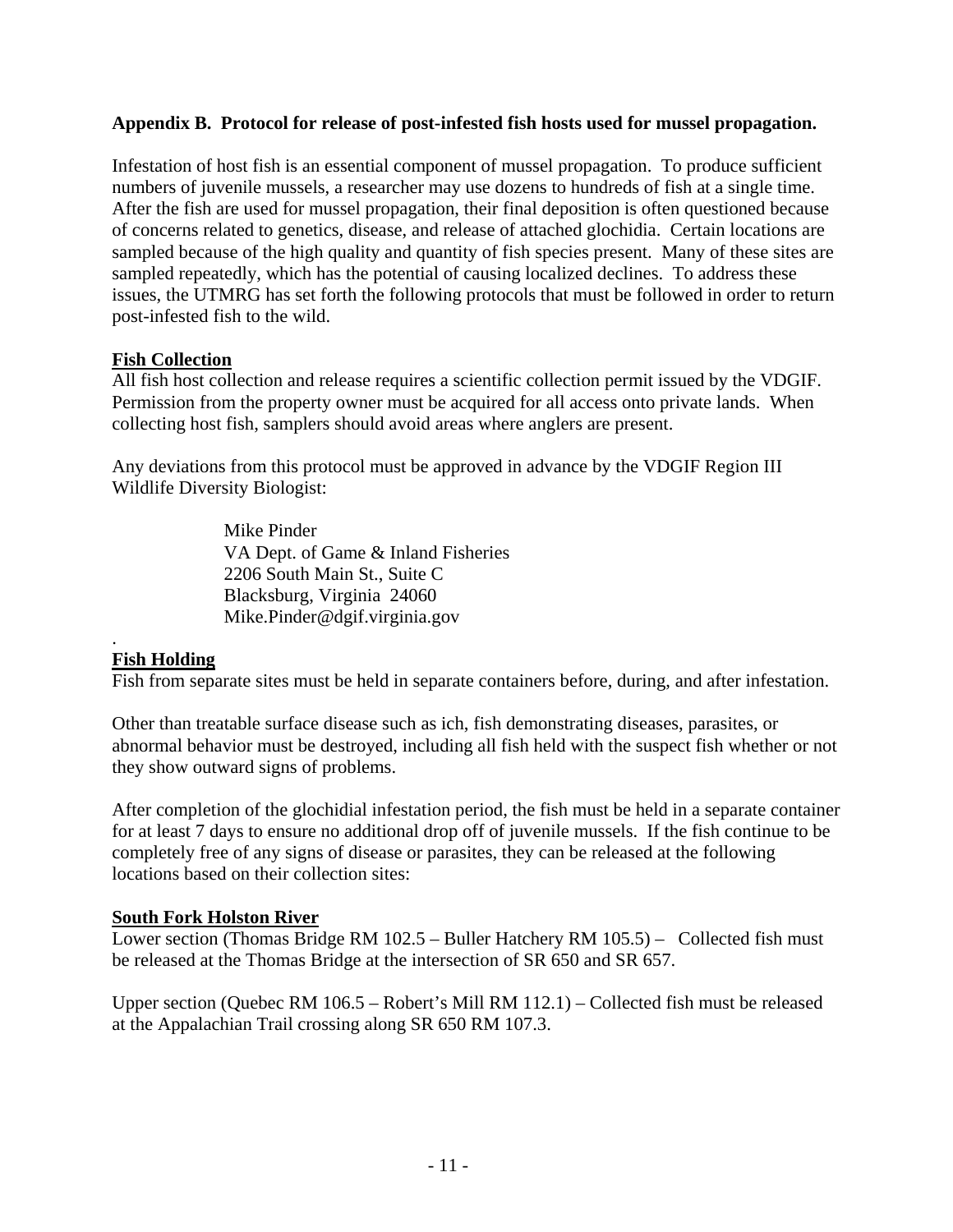### **Middle Fork Holston River**

Upper section (Upstream of the Town of Marion RM 43) – Collected fish must be released at the SR.622 Bridge (RM 48.2) on the Middle Fork near Bear Creek.

### **North Fork Holston River**

Upper section (Above Saltville) – Collected fish must be released within 500 m upstream or downstream of the Hwy 91 Bridge.

### **Clinch and Powell Rivers**

In areas such as the Clinch and Powell rivers, host fish must be returned within 500 m from the point of capture. This includes both game and nongame fish species.

## **Fish Collected Outside the Upper Tennessee River Drainage**

All fish species, including but not limited to centrarchids, sculpins, cyprinids, and darters, must be placed in a dead-end situation. Centrarchids can be placed in a pond or other such habitat providing there is no possibility of escape.

### **Fish Release**

The VDGIF Region III Wildlife Diversity biologist must be notified no later than 3 days after fish have been released.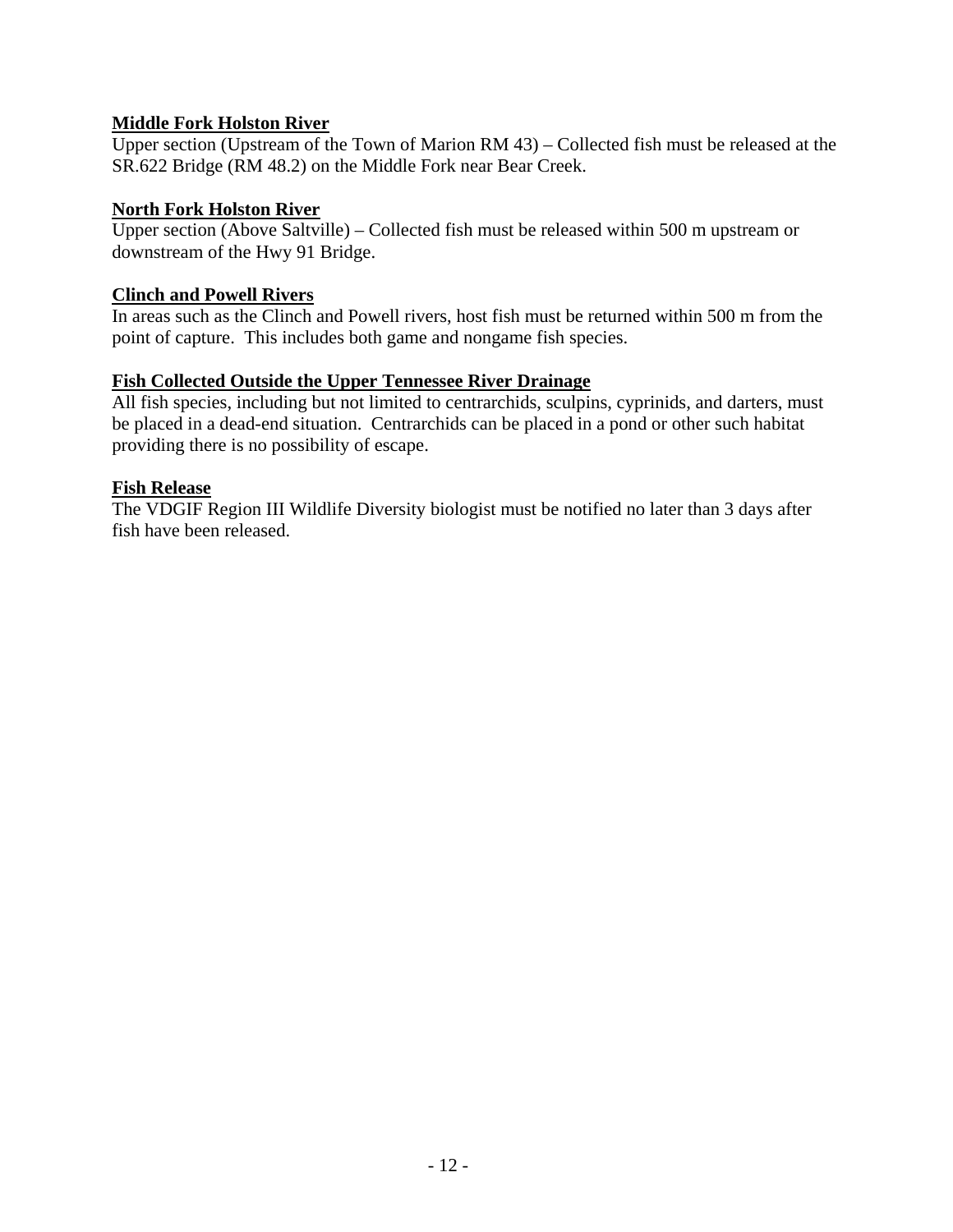# **Appendix C. UTRB Freshwater mussel propagation and release form.**

# **Freshwater Mussel Propagation & Release Form Upper Tennessee River Basin**

|                                |                                                                                   | Phone: <u>Email:</u> Email:           |
|--------------------------------|-----------------------------------------------------------------------------------|---------------------------------------|
| <b>Adult Mussel Collection</b> |                                                                                   |                                       |
|                                |                                                                                   |                                       |
|                                | Species: Status:                                                                  |                                       |
|                                |                                                                                   |                                       |
|                                |                                                                                   |                                       |
|                                | Condition:                                                                        |                                       |
|                                |                                                                                   |                                       |
|                                |                                                                                   | State: County: UTM X/Lat: UTM Y/Long: |
|                                |                                                                                   |                                       |
|                                |                                                                                   |                                       |
|                                |                                                                                   |                                       |
|                                |                                                                                   |                                       |
|                                |                                                                                   |                                       |
|                                |                                                                                   |                                       |
| <b>Fish Host Collection</b>    |                                                                                   |                                       |
|                                |                                                                                   |                                       |
|                                | Fish Host(s) Collected:                                                           |                                       |
|                                |                                                                                   |                                       |
|                                | State: ______________________UTM X/Lat: _______________UTM Y/Long: ______________ |                                       |
|                                | Site location:                                                                    |                                       |
|                                |                                                                                   |                                       |
|                                | Collection method: <u>collection</u> and collection method:                       |                                       |
|                                |                                                                                   |                                       |
|                                |                                                                                   |                                       |
|                                |                                                                                   |                                       |
|                                |                                                                                   |                                       |
| <b>Mussel Release</b>          |                                                                                   |                                       |
|                                | Release date: ________ Augmentation reach: ________ Drainage: __________________  |                                       |
|                                | State: County: UTM X/Lat: UTM Y/Long:                                             |                                       |
|                                |                                                                                   |                                       |
|                                |                                                                                   |                                       |
|                                | Number released: <u>Age at release: Size range: Size range:</u>                   |                                       |
|                                |                                                                                   |                                       |
|                                | Release method:                                                                   |                                       |
|                                |                                                                                   |                                       |
|                                |                                                                                   |                                       |
|                                |                                                                                   |                                       |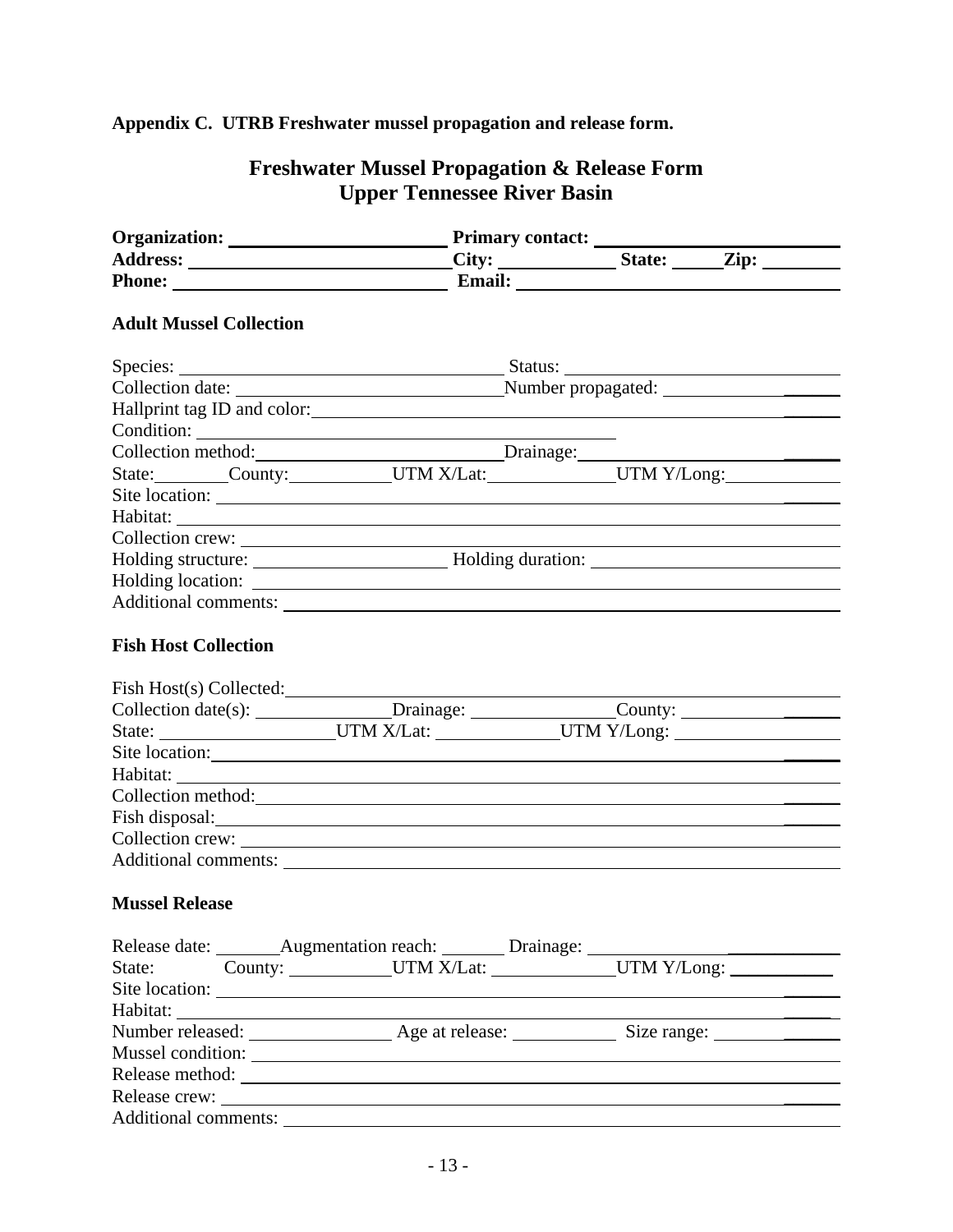#### **Appendix D. VDGIF protocol for collecting and holding freshwater mussels from waters infested with zebra or quagga (zebra) mussels.**

**Use of freshwater mussels from waters infested with zebra or quagga mussels, whether collected in Virginia or from another state, must be approved by VDGIF and conform to the protocols below.** A formal request to utilize such freshwater mussels must be made through your collection permit for review by the VDGIF Aquatic Permit Review Team. If approved, your permit will be amended and may include additional conditions. Any additional conditions will be determined on a permit-by-permit basis and will depend on the nature and scope of the work to be conducted.

### *Collection of Freshwater Mussels:*

- 1) All freshwater mussels must be visually inspected on site and all attached zebra mussels must be removed by hand or by scraping and then discarded.
- 2) After visual inspection, all mussels must be hand-scrubbed on site (plastic bristled brushes, scrubbing pads, etc.) to remove any undetected zebra mussels.
- 3) Shell-damaged mussels (broken hinges, unnatural crevices, etc.) may not be collected.
- 4) All mussels must be uniquely tagged, either by clearly marking the periostricum or by attaching a Hallprint tag. This can be done on site or at the quarantine facility. However, all unionids from which zebra mussels were removed must be tagged on site and the tag must clearly distinguish these mussels from visually zebra mussel-free specimens.
- 5) All data including species, location, and tag numbers must be recorded on the attached data sheet. A separate data sheet must be completed for each species and must be received by Brian Watson (1132 Thomas Jefferson Rd., Forest, VA 24551; brian.watson@dgif.virginia.gov) no later than 2 weeks after the quarantine procedure is initiated. A copy of a quad map (or equivalent) with the collection location and known zebra mussel population(s) also must accompany the data sheet(s). The permittee also must report the status of these mussels quarterly (Jan. 1, April 1, July 1, Oct. 1) for as long as the mussels are held at the indicated facility. Any change in disposition must be approved by VDGIF.
- 6) Collection should occur when the water temperature is below  $50^{\circ}$ F, if possible, to avoid the presence of veliger larvae.

### *Transportation:*

- 1) If possible, scrubbed unionids should be held and transported in fish trucks with aerated, clean (zebra mussel-free) water.
- 2) If a fish truck is unavailable, scrubbed unionids should be transported in enclosed, waterfree containers (coolers) and covered with moist burlap, towels, or a similar material. Chlorine-free ice should be placed on top of the moist material but not directly on the mussels.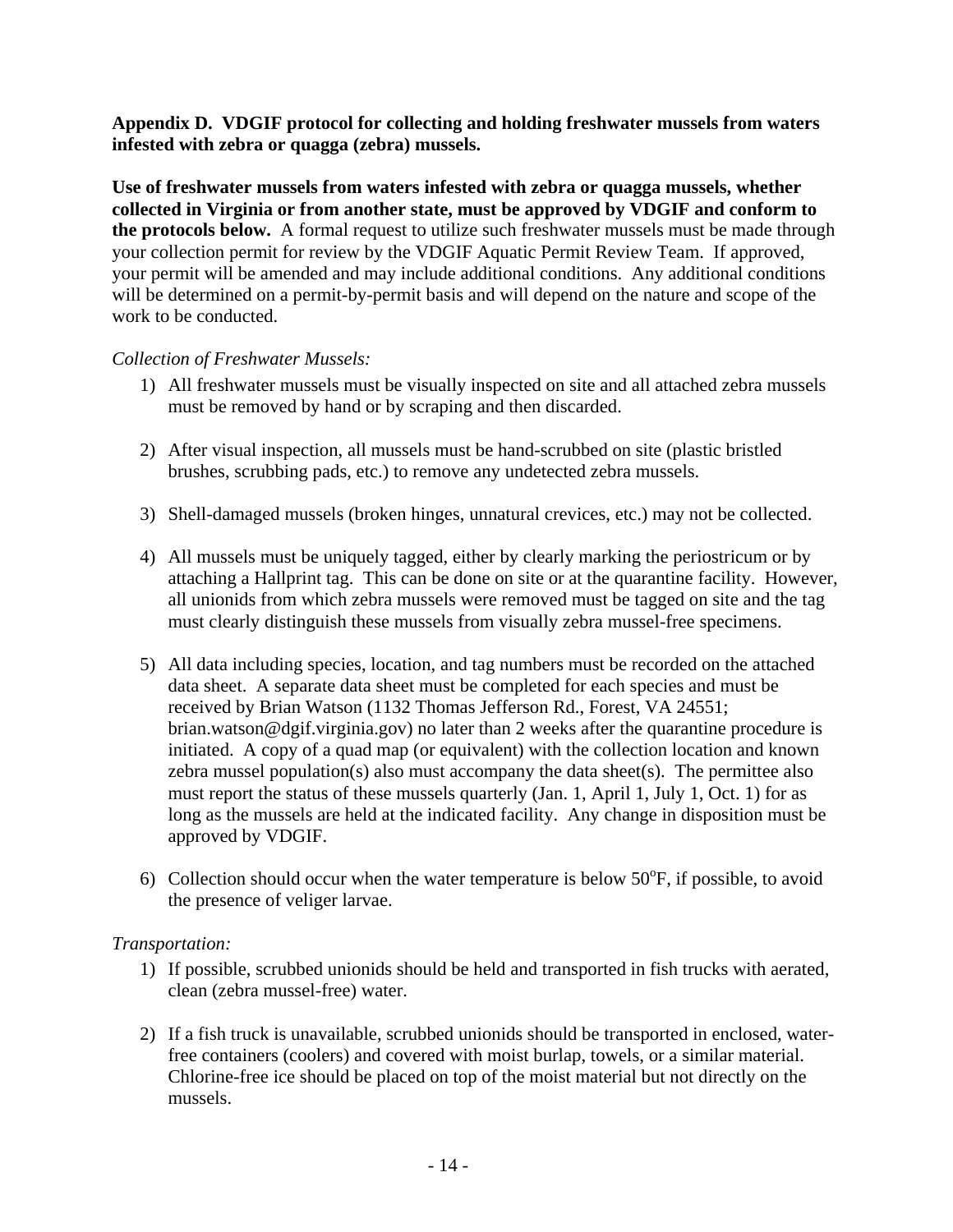3) If transported in enclosed containers with water, the water must come from a zebra mussel-free water body.

### *Quarantine:*

- 1) All holding tanks or structures must be cleaned with a biodegradable detergent and must be completely dry for 24 hrs prior to use.
- 2) If after cleaning, the mussels are held in water of the water body from which they were collected, they must be rinsed with zebra mussel-free water under high-pressure prior to being quarantined. This must be done in an area that does not drain into an adjacent water body or into a water treatment facility, unless the rinse water is decontaminated with a 25 mg/L chlorine solution or a concentrated salt-water solution ( $\frac{1}{2}$  cup salt per gallon) prior to discharge.
- 3) If zebra mussels were visible on any of the unionids or are known to occur within a 1 mile diameter of the collection site, all unionids must be quarantined for 45 days. If no zebra mussels were present on the unionids and zebra mussels are not known to occur within a 1-mile diameter of the collection site, all unionids must be quarantined for 30 days.
- 4) All unionids must be held in "closed" systems (i.e., recirculating). All quarantine systems must be described in the permit request and approved by VDGIF.
- 5) At the end of the quarantine period, all unionids must be hand inspected with a 4Xmagnifying lens and direct light. A VDGIF biologist must be present during this inspection. If any zebra mussels are found, they must be removed and discarded, and all the unionids must be quarantined in cleaned tanks (see step 1) for a period double the original quarantine time (60 or 90 days). The contaminated tanks must be disinfected according to the procedures outlined in the section "Disinfection of Equipment".
- 6) At the end of the  $2<sup>nd</sup>$  quarantine period, all the unionids must again be inspected with a 4X-magnifying lens and direct light. A VDGIF biologist must be present during this inspection. If zebra mussels are found, these unionids may not be used for their intended purpose and must be sacrificed, unless otherwise specified by the state from which they were collected.
- 7) Unionids certified by VDGIF as zebra mussel free can be moved to "open" holding systems (i.e., flow-through systems, ponds). However, at no time may these unionids be placed in Virginia waters unless authorized by VDGIF.

### *Disinfection of Equipment:*

1) All watercraft and related equipment (motors, trailer, etc.) used in the collection of unionids from zebra mussel infested waters, must be decontaminated by high-pressure wash with water heated to at least 140 degrees Fahrenheit and must remain completely dry for 48 hrs before use in non-infested waters. The cooling system of outboard motors must be thoroughly flushed with chlorinated tap water before the motor is used in non-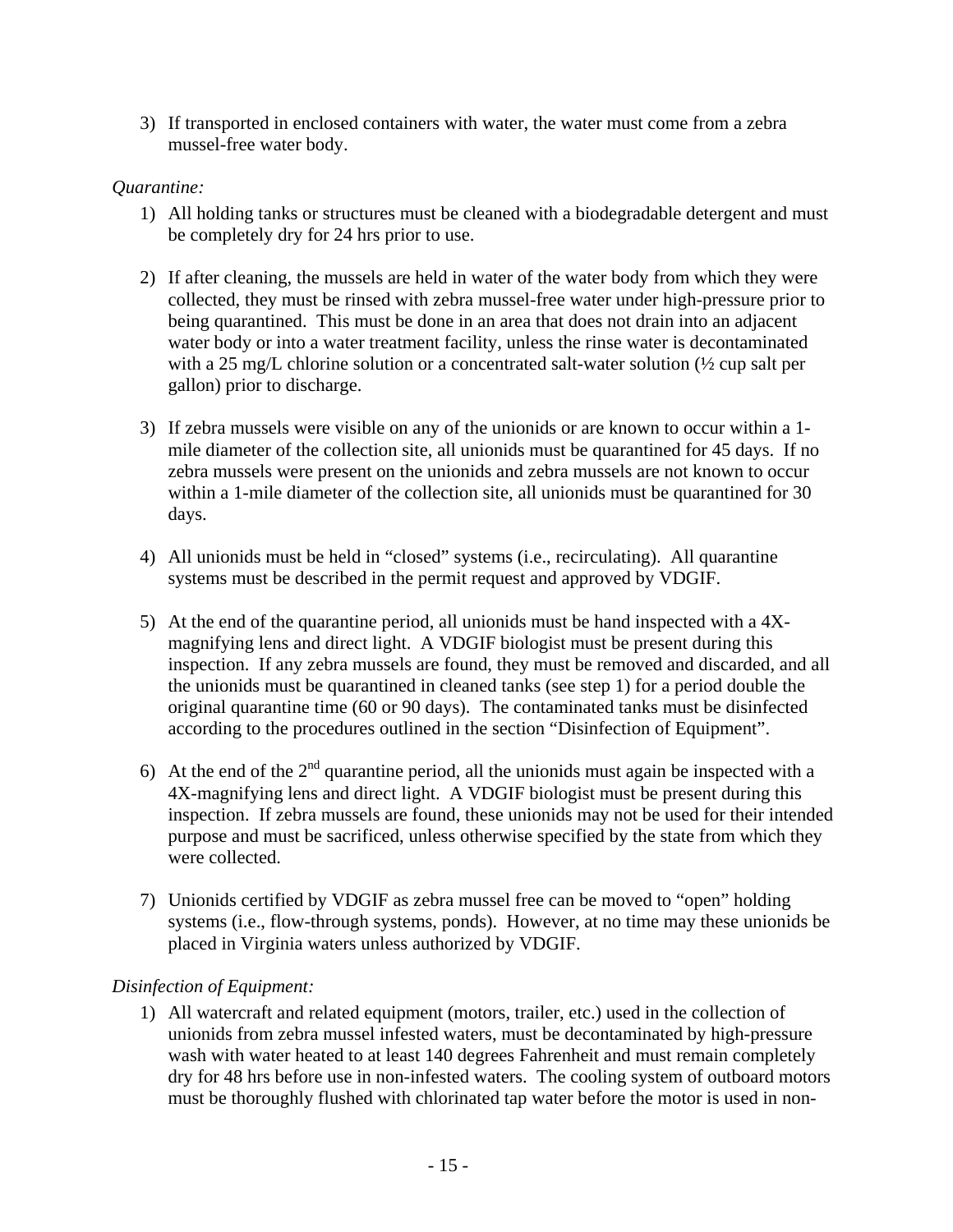infested waters. Any vegetation attached to the boat, motor, trailer, etc. must be removed and left at the launch site.

- 2) All SCUBA or snorkel equipment must be sterilized with a 25 mg/L chlorine solution or a concentrated salt-water solution (1/2 cup per gallon). All equipment must be completely submerged for at least 1-2 minutes, rinsed, and then must remain completely dry for 48 hours before use.
- 3) All equipment used to clean unionids must be sterilized with a 25 mg/L chlorine solution or a concentrated salt-water solution  $(\frac{1}{2})$  cup per gallon). This includes all brushes or any other devices. The cleaning equipment must be soaked in this solution for at least 1-2 minutes, rinsed, and then must remain completely dry for 48 hours before use.
- 4) All transport equipment must be sterilized with a 25 mg/L chlorine solution or a concentrated salt-water solution (½ cup per gallon). This includes transport containers, ice packs, mesh bags, burlap, aeration devices, etc. The items must remain completely submersed for at least 1-2 minutes, rinsed, and then must remain completely dry for 48 hours before use. Coolers, other large transport containers, and fish trucks can be sterilized during treatment of the transport water, if applicable. However, each should be thoroughly rinsed with one of the above solutions after the water is treated and discharged. These items also can be rinsed with a high-pressure wash with water heated to at least 140 degrees Fahrenheit, and must remain completely dry for 48 hrs prior to use.
- 5) Water used to transport and quarantine unionids must be decontaminated with a 25 mg/L chlorine solution or a concentrated salt-water solution (½ cup salt per gallon) prior to discharge. Discharge must be done in an area that does not drain into an adjacent water body or in an area that filters to a drain connected to a water treatment facility. The water does not have to be treated if it will be discharged into the water body from which the unionids were collected.
- 6) All quarantine equipment must be decontaminated with a 25 mg/L chlorine solution or a concentrated salt-water solution (½ cup salt per gallon). The equipment should be soaked in this solution for at least 1-2 minutes or thoroughly rinsed if too large to soak. Larger pieces of equipment also can be rinsed by high-pressure wash with water heated to at least 140 degrees Fahrenheit. All decontaminated quarantine equipment must remain completely dry for 48 hrs before use.
- 7) Any equipment used in the collection of unionids from out-of-state zebra mussel infested waters should follow that state's decontamination protocols. However, if any of the equipment will or may enter Virginia, it must be decontaminated according to VDGIF protocols. If representatives from any state will not adhere to VDGIF decontamination protocols, then no unionids may be collected from zebra mussel infested waters in said state.